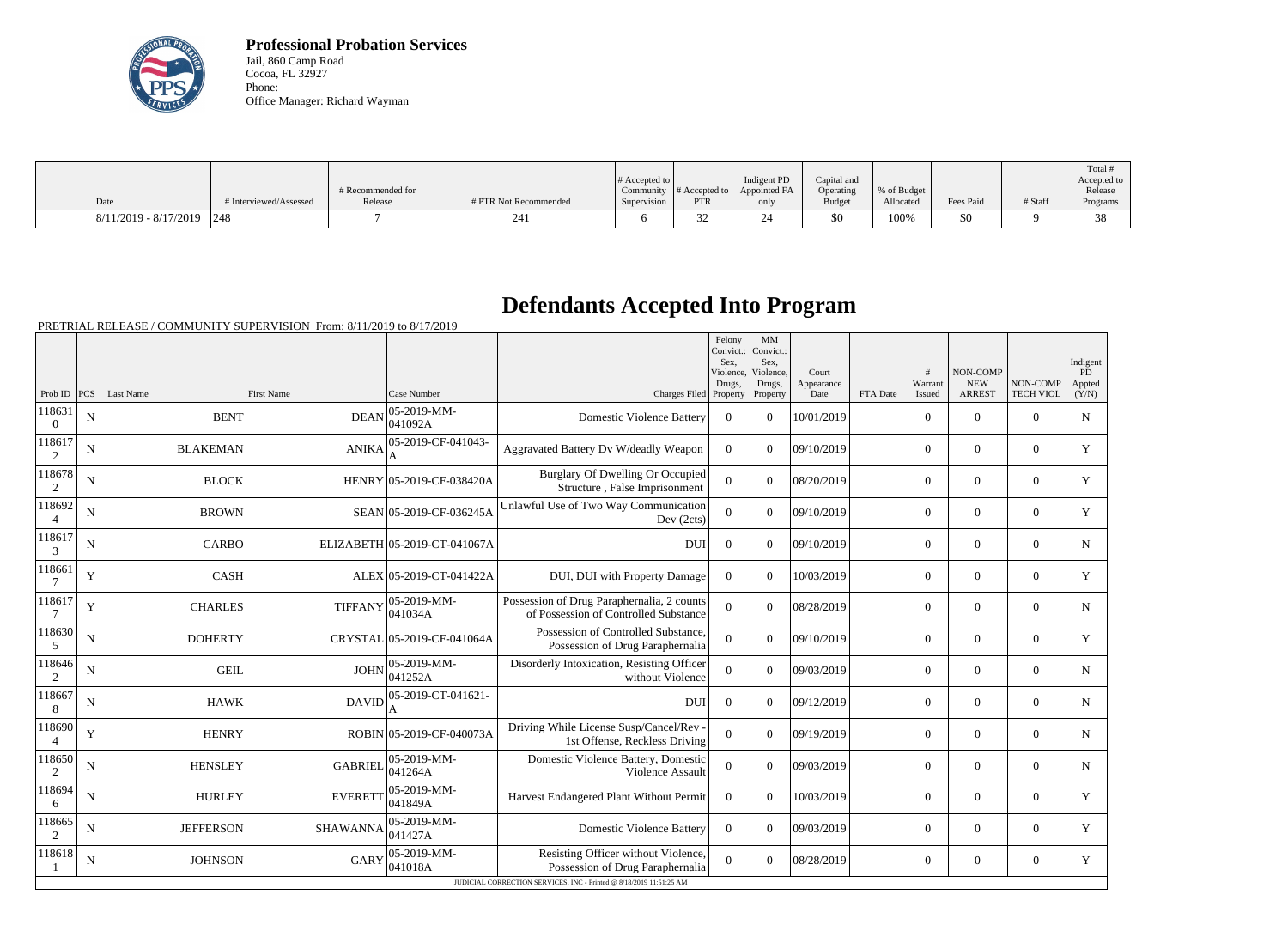## **Defendants Accepted Into Program**

PRETRIAL RELEASE / COMMUNITY SUPERVISION From: 8/11/2019 to 8/17/2019

|                          |             |                   |                   |                             |                                                                                                      | Felony<br>Convict.:         | MM<br>Convict.:             |                     |          |                  |                        |                  |                          |
|--------------------------|-------------|-------------------|-------------------|-----------------------------|------------------------------------------------------------------------------------------------------|-----------------------------|-----------------------------|---------------------|----------|------------------|------------------------|------------------|--------------------------|
|                          |             |                   |                   |                             |                                                                                                      | Sex.<br>Violence,<br>Drugs, | Sex,<br>Violence,<br>Drugs, | Court<br>Appearance |          | Warrant          | NON-COMP<br><b>NEW</b> | NON-COMP         | Indigent<br>PD<br>Appted |
| Prob ID                  | PCS         | Last Name         | <b>First Name</b> | Case Number                 | Charges Filed Property                                                                               |                             | Property                    | Date                | FTA Date | Issued           | <b>ARREST</b>          | <b>TECH VIOL</b> | (Y/N)                    |
| 118694<br>7              | ${\bf N}$   | <b>KOVELL</b>     |                   | ERIN 05-2019-CF-041859A     | Driving While License Susp (Habitual<br>Traffic Offender), Poss Drug w/o Valid RX                    | $\overline{0}$              | $\theta$                    | 09/12/2019          |          | $\overline{0}$   | $\theta$               | $\theta$         | $\mathbf Y$              |
| 118668                   | $\mathbf N$ | <b>LEVERTON</b>   | <b>ZACHRY</b>     | 05-2019-CT-041668-          | <b>DUI</b>                                                                                           | $\overline{0}$              | $\theta$                    | 09/12/2019          |          | $\overline{0}$   | $\overline{0}$         | $\overline{0}$   | $\mathbf N$              |
| 118690<br>$\theta$       | ${\bf N}$   | <b>LOCUSON</b>    | <b>BOYD</b>       | 05-2019-MM-<br>033052-A     | <b>Criminal Mischief General</b>                                                                     | $\overline{0}$              | $\theta$                    | 08/19/2019          |          | $\overline{0}$   | $\theta$               | $\overline{0}$   | Y                        |
| 118635<br>$\Omega$       | ${\bf N}$   | <b>MARTIN</b>     | <b>TAPANGA</b>    | 05-2019-MM-<br>$041058 - A$ | <b>Domestic Violence Battery</b>                                                                     | $\overline{0}$              | $\Omega$                    | 10/03/2019          |          | $\overline{0}$   | $\overline{0}$         | $\overline{0}$   | $\mathbf Y$              |
| 118617<br>$\overline{4}$ | ${\bf N}$   | <b>MCQUAIN</b>    | <b>CAMERON</b>    | 05-2019-MM-<br>041013A      | <b>Domestic Violence Battery</b>                                                                     | $\overline{0}$              | $\theta$                    | 08/28/2019          |          | $\overline{0}$   | $\theta$               | $\overline{0}$   | Y                        |
| 118698<br>8              | $\mathbf N$ | <b>MISURACE</b>   | <b>HECTOR</b>     | 05-2019-CT-042083-          | <b>DUI</b>                                                                                           | $\overline{0}$              | $\theta$                    | 09/12/2019          |          | $\overline{0}$   | $\overline{0}$         | $\overline{0}$   | $\mathbf N$              |
| 118645                   | ${\bf N}$   | <b>MOLINA</b>     | <b>DESIREE</b>    | 05-2019-MM-<br>041271-A     | <b>Domestic Violence Battery</b>                                                                     | $\overline{0}$              | $\theta$                    | 08/13/2019          |          | $\overline{0}$   | $\theta$               | $\overline{0}$   | Y                        |
| 118650<br>3              | $\mathbf N$ | <b>MOSINAK</b>    | <b>MICHELE</b>    | 05-2019-MM-<br>041272-A     | <b>Domestic Violence Battery</b>                                                                     | $\overline{0}$              | $\theta$                    | 09/03/2019          |          | $\overline{0}$   | $\overline{0}$         | $\overline{0}$   | ${\bf N}$                |
| 118617                   | $\mathbf N$ | <b>RIDNER</b>     | <b>CONNER</b>     | 05-2019-MM-<br>041050A      | Driving While License Suspended Revoked<br>Cancel w/Knowledge, Resisting Officer<br>without Violence | $\overline{0}$              | $\boldsymbol{0}$            | 09/09/2019          |          | $\theta$         | $\theta$               | $\overline{0}$   | N                        |
| 118617<br>9              | $\mathbf N$ | <b>ROSSY</b>      | <b>LOURDES</b>    | 05-2019-MM-<br>041017A      | <b>Domestic Violence Battery</b>                                                                     | $\Omega$                    | $\theta$                    | 08/28/2019          |          | $\overline{0}$   | $\overline{0}$         | $\overline{0}$   | Y                        |
| 118681<br>$\overline{4}$ | ${\bf N}$   | <b>ROWLEY-NIX</b> | <b>JENNIFER</b>   | 05-2019-MM-<br>041641A      | <b>Domestic Violence Battery</b>                                                                     | $\overline{0}$              | $\boldsymbol{0}$            | 09/09/2019          |          | $\overline{0}$   | $\overline{0}$         | $\overline{0}$   | $\mathbf Y$              |
| 118695<br>$\Omega$       | ${\bf N}$   | <b>SMITH</b>      | <b>JAMES</b>      | 05-2019-MM-<br>041858A      | Possession of Drug Paraphernalia, Carrying<br>Concealed Weapon                                       | $\boldsymbol{0}$            | $\overline{0}$              | 09/03/2019          |          | $\overline{0}$   | $\overline{0}$         | $\overline{0}$   | N                        |
| 118634<br>9              | ${\bf N}$   | <b>SMITH</b>      | <b>TAUSHA</b>     | 05-2019-MM-<br>041066-A     | <b>Domestic Violence Battery</b>                                                                     | $\overline{0}$              | $\overline{0}$              | 10/03/2019          |          | $\boldsymbol{0}$ | $\overline{0}$         | $\overline{0}$   | Y                        |
| 118692<br>$\overline{0}$ | $\mathbf Y$ | <b>STARKS</b>     | <b>FAITH</b>      | 05-2019-CF-032775-<br>A     | Failure to redeliver hired/leased personal<br>property                                               | $\boldsymbol{0}$            | $\overline{0}$              | 09/12/2019          |          | $\overline{0}$   | $\overline{0}$         | $\overline{0}$   | Y                        |
| 118681<br>6              | ${\bf N}$   | <b>STICKNEY</b>   | <b>COREY</b>      | 05-2019-MM-<br>041653A      | Harvest Endangered Plant Without Permit                                                              | $\overline{0}$              | $\boldsymbol{0}$            | 10/03/2019          |          | $\boldsymbol{0}$ | $\boldsymbol{0}$       | $\overline{0}$   | Y                        |
| 118668<br>8              | $\mathbf N$ | <b>STIEFEL</b>    | <b>MICHAEI</b>    | 05-2019-CT-041587-          | Driving while License Suspended or<br>Revoked                                                        | $\mathbf{0}$                | $\boldsymbol{0}$            | 09/12/2019          |          | $\boldsymbol{0}$ | $\boldsymbol{0}$       | $\boldsymbol{0}$ | $\mathbf N$              |
| 118679<br>5              | ${\bf N}$   | VALENZUELA        | <b>BREANNA</b>    | 05-2019-MM-<br>041619A      | <b>Domestic Violence Battery</b>                                                                     | $\overline{0}$              | $\boldsymbol{0}$            | 09/09/2019          |          | $\boldsymbol{0}$ | $\boldsymbol{0}$       | $\overline{0}$   | Y                        |
| 118650                   | $\mathbf N$ | VANG              | <b>HOUA</b>       | 05-2019-MM-<br>041260-A     | <b>Domestic Violence Battery</b>                                                                     | $\overline{0}$              | $\mathbf{0}$                | 09/03/2019          |          | $\boldsymbol{0}$ | $\boldsymbol{0}$       | $\boldsymbol{0}$ | Y                        |
| 118618<br>$\theta$       | ${\bf N}$   | <b>VINCENT</b>    |                   | BENJAMIN 05-2019-CF-041041A | DUI with Priors, Poss Drug w/o Valid RX                                                              | $\overline{0}$              | $\boldsymbol{0}$            | 09/10/2019          |          | $\boldsymbol{0}$ | $\overline{0}$         | $\overline{0}$   | Y                        |
| 118617<br>5              | ${\bf N}$   | <b>WEISS</b>      |                   | KYLER 05-2019-CF-041042A    | Domestic Battery By Strangulation                                                                    | $\overline{0}$              | $\boldsymbol{0}$            | 09/10/2019          |          | $\boldsymbol{0}$ | $\overline{0}$         | $\boldsymbol{0}$ | Y                        |
| 118617<br>6              | $\mathbf Y$ | <b>WHITMAN</b>    |                   | LARRY 05-2019-CF-041019A    | DUI with Priors, Driving while License<br>Suspended or Revoked                                       | $\mathbf{0}$                | $\boldsymbol{0}$            | 09/10/2019          |          | $\boldsymbol{0}$ | $\boldsymbol{0}$       | $\overline{0}$   | $\mathbf N$              |
| 118692<br>8              | Y           | <b>WILLHITE</b>   |                   | TIMOTHY 05-2019-CF-041825A  | CRIMINAL USE OF PERSONAL ID<br>INFO(3CTS), Petit Theft                                               | $\mathbf{0}$                | $\boldsymbol{0}$            | 09/12/2019          |          | $\boldsymbol{0}$ | $\boldsymbol{0}$       | $\boldsymbol{0}$ | Y                        |
|                          |             |                   |                   |                             | JUDICIAL CORRECTION SERVICES, INC - Printed @ 8/18/2019 11:51:25 AM                                  |                             |                             |                     |          |                  |                        |                  |                          |